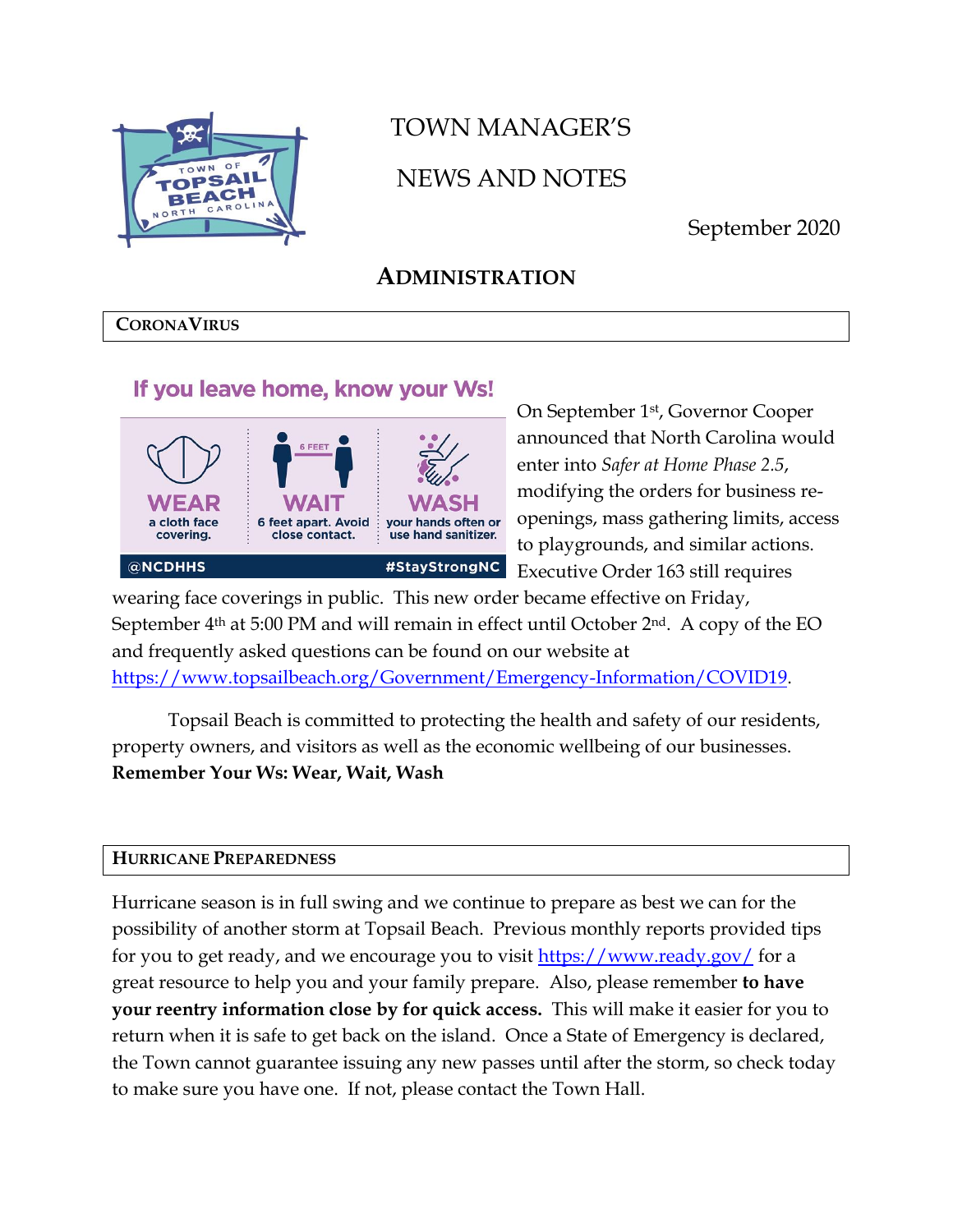

We often talk about the impacts of wind and rain in a hurricane, but we also must plan for dangerous storm surge. A storm surge is water that is pushed onto shore by a hurricane. It is rarely a "wall of water" as often claimed, but rather a rise of water that can be as rapid as several feet in just a few minutes. The storm surge moves with the forward speed of the hurricane — typically 10-15 mph. This wind-driven water has tremendous power. One cubic yard of sea water weighs 1,728 pounds — almost a ton.

This means a one-foot deep storm surge can sweep your car off the road, and even a 6-inch surge is difficult to stand in. Compounding the destructive power of the rushing water is the large amount of floating debris that typically accompanies the surge. Trees, pieces of buildings and other debris float on top of the storm surge and act as battering rams that can cave in any buildings unfortunate enough to stand in the way.

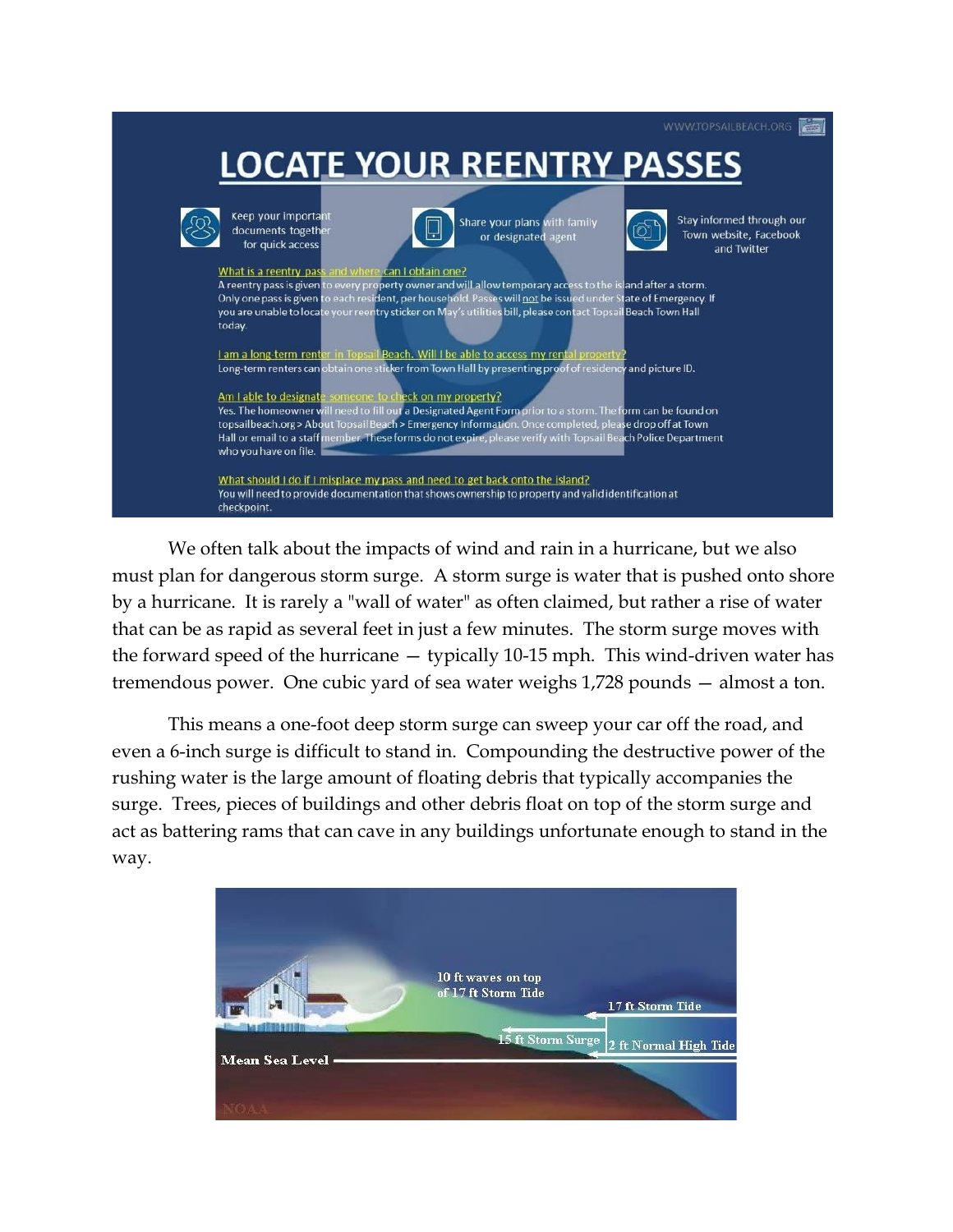### **Staying Safe**

If you receive an evacuation order for a hurricane storm surge, it is a good idea to get out sooner rather than later. The storm surge can begin to rise a day before the storm hits, cutting off escape routes when low-lying highways are flooded. Living near the ocean, the storm surge is the most dangerous part of a hurricane's hazards.

### **Contributing Factors**

There are three mechanisms that contribute to the storm surge

- 1. The action of the winds piling up water (typically more than 85% of the surge)
- 2. Waves pushing water inland faster than it can drain off. This is called wave setup. Wave set-up is typically 5-10% of the surge
- 3. The low pressure of a hurricane sucking water higher into the air near the eye (typically 5-10% of the surge)

The storm surge depends greatly upon the size and intensity of a hurricane, the angle that it approaches the shore at, how deep the water is close to shore (the slope of the seabed at the coastline) and how fast the hurricane is moving.

### **CENSUS 2020**

A low Census response rate puts NC at risk of missing out on its fair share of more than \$1.5 trillion in federal dollars from census-derived programs. This includes but is not limited to—critical public services such as hospitals, schools, road repairs, and emergency response services.

### **Five BIG Reasons Why You Should Fill Out Your Census Form.**

*Help Our Community Thrive.* As Pender County continues to grow, we are affected by traffic congestion, quick access to medical facilities, and the potential for overcrowded schools. Census numbers can help our community work out public improvement strategies. Non-profit organizations use census numbers to estimate the number of potential volunteers in communities across the nation.

*Get Help in Times of Need.* Many 911 emergency systems are based on maps developed for the last census. Census information helps health providers predict the spread of disease through communities with children or elderly people. When floods, tornadoes or hurricanes hit, the census tells rescuers how many people will need their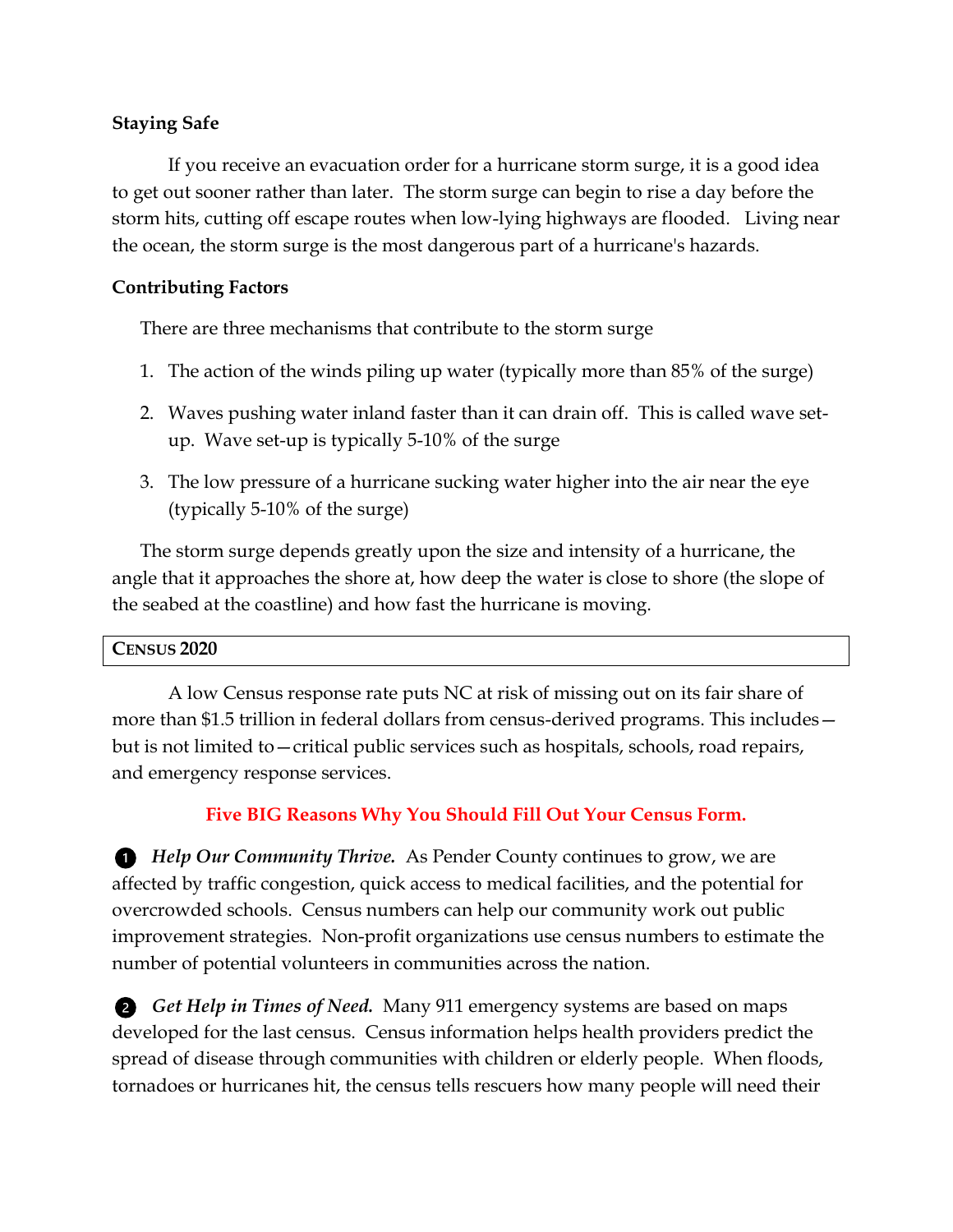help. When Hurricane Andrew hit South Florida in 1992, census information aided the rescue effort by providing estimates of the number of people in each block.

**B** Make Government Work for You. It's a good way to tell our leaders who we are and what we need. The numbers are used to help determine the distribution of hundreds of billions of dollars in federal and state funds. We're talking hospitals, highways, public facilities and school lunch programs.

*Reduce Risk for American Business.* Because census numbers help industry reduce financial risk and locate potential markets, businesses are able to produce the products you want. "All the Basic Facts You Need to Know to Start a New Business," a publication of the Massachusetts Department of Commerce, shows small businesses how to use census numbers to determine the marketability of new products.

*Help Yourself and Your Family.* Individual records are held confidential for 72 years, but you can request a certificate from past censuses that can be used as proof to establish your age, residence or relationship, information that could help you qualify for a pension, establish citizenship or obtain an inheritance. In 2072, your greatgrandchildren may want to use census information to research family history. Because we've had a census every 10 years since 1790, we know how far America has come.

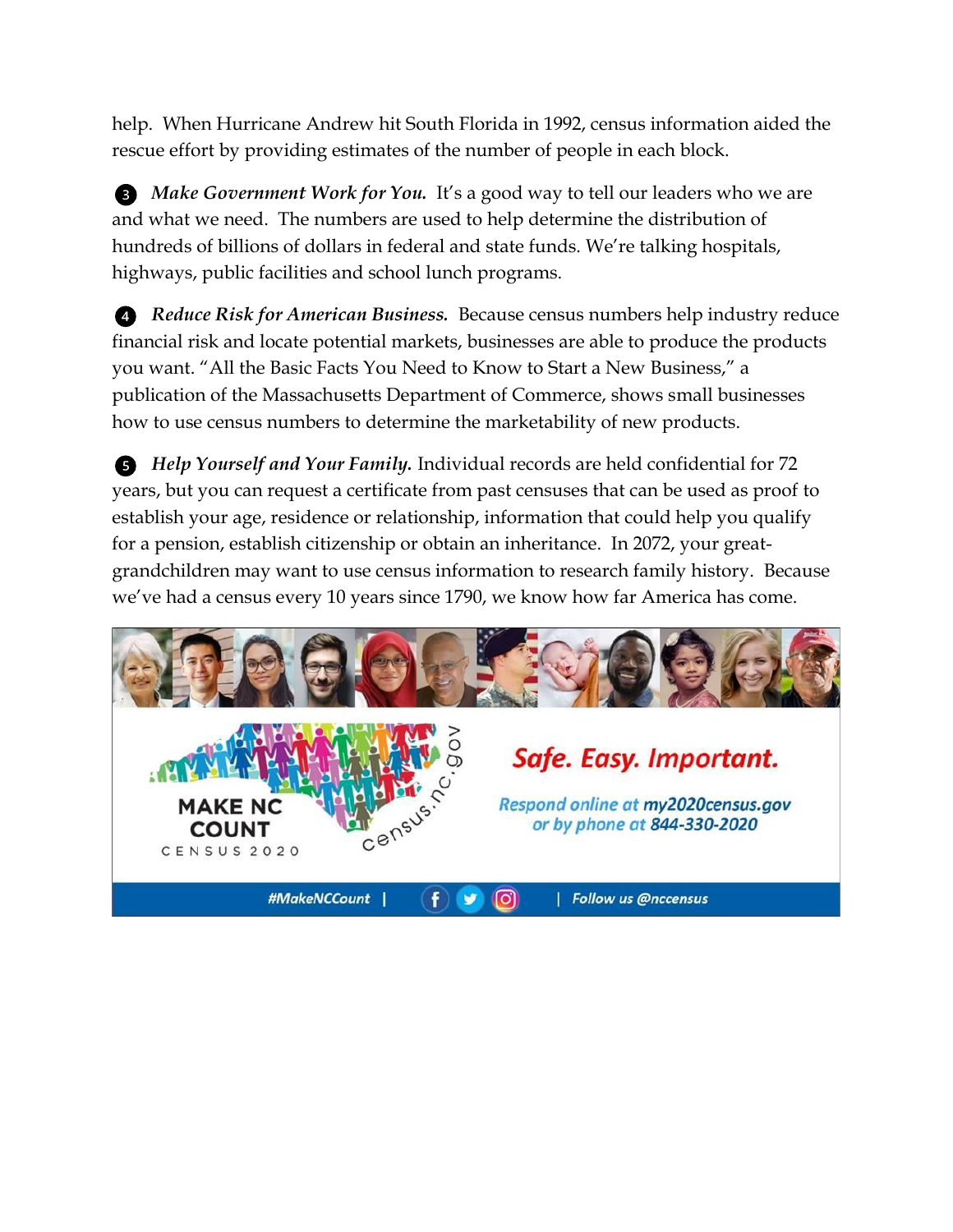### **SEA OATS PLANTING**



Our dune planting is well underway!!! Now that the second dune system is in place, sea oats are being planted to help stabilize the dune and create more protection for our beach and our property. While it may seem odd to plant in the summer months, sea oats love the heat! Planting in the summer months will allow the sea oats to become established before the harshest weather conditions arrive in the winter. We are working closely with Coastal Transplants to get the best chance for a successful planting.

We understand there is some confusion on how to access the beach once the dune is planted. Because the sea oats are being mechanically planted along the top of the new dune, it is impossible to skip areas to create a pathway for each property along the shoreline to access the beach. Coastal Transplants is making an effort to clear a path in front of private accesses whenever possible. We ask that each oceanfront property owner use a consistent pathway each time you cross the dune to access the beach. This can be achieved by using flags or stakes to guide the way.

Also, CAMA has given us special consideration to use post and rope pathways based on the following guidelines: Posts cannot be greater than 4X4, no deeper than 5 feet, spaced no closer than 7 feet, only rope railings can be used and it must be at least 3 feet above the ground to avoid sea turtle interactions. Be aware that post and ropes may not be installed until after planting has been done in front of your property. You can also transplant the sea oats from your chosen pathway to another area of the dune. Any method used should be turtle friendly and consistent with CAMA regulations.



We appreciate your patience as we continue to build and maintain our beach strand and dune system to provide the best protection possible for our Town. Please contact Town Hall should you have questions. We are happy to help.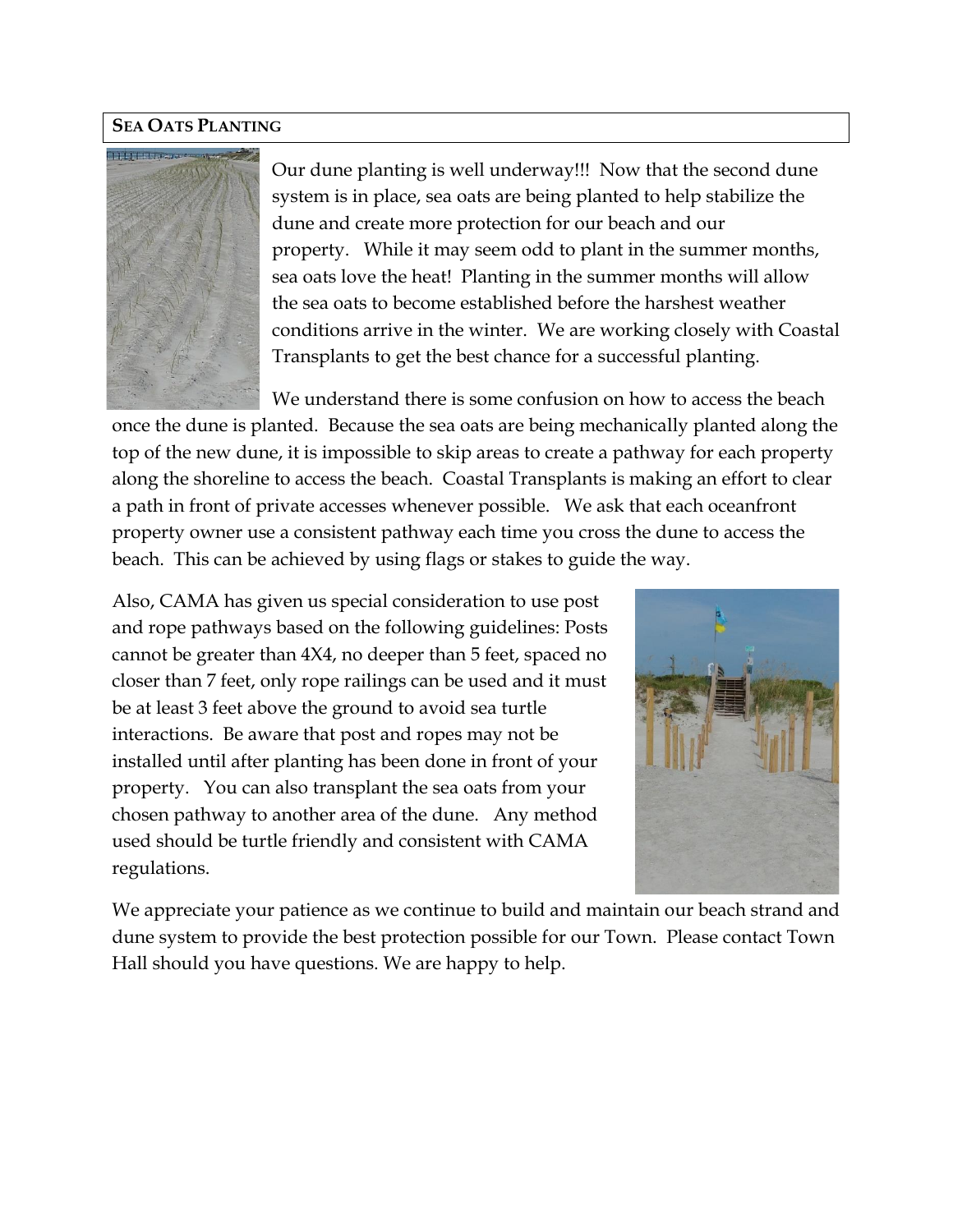# **POLICE**

### **ACTIVITY LOG EVENT SUMMARY AUGUST 2020**

| <b>ARREST MADE</b>                | 6           | <b>ASSIST TO FIRE/RESCUE</b>       | 6                       |
|-----------------------------------|-------------|------------------------------------|-------------------------|
| <b>ALARM CALL</b>                 | 7           | <b>CALL FOR SERVICE</b>            | 47                      |
| <b>BEACH PATROL</b>               | 14          | <b>BEACH WHEELCHAIR</b>            |                         |
| <b>CIVIL CITATION</b>             | 11          | <b>BOAT RELATED CALL</b>           | $\overline{2}$          |
| <b>DEATH</b>                      | $\bf{0}$    | <b>DISTURBANCE CALL</b>            | $\overline{\mathbf{4}}$ |
| <b>DOG RELATED CALL</b>           | 6           | <b>LARCENY REPORT</b>              | $\overline{2}$          |
| <b>MESSAGE DELIVERED</b>          | 0           | <b>MISSING PERSON</b>              |                         |
| <b>OPEN DOOR FOUND</b>            | $2^{\circ}$ | PARKING COMPLAINT                  | 15                      |
| PROPERTY DAMAGE                   | $\bf{0}$    | <b>SURFING VIOLATION</b>           |                         |
| <b>SCHOOL ATTENDED</b>            | $\bf{0}$    | <b>SECURITY/BUSINESS CHECK</b>     | 193                     |
| <b>SPECIAL WORK</b>               | 81          | <b>STATE CITATION ISSUED</b>       | 44                      |
| <b>SUSPICIOUS PERSON</b>          | 6           | <b>SUSPICIOUS/UNLOCKED VEHICLE</b> | 20                      |
| <b>TRAFFIC ACCIDENT</b>           |             | <b>TRESPASS CALL</b>               |                         |
| <b>TOPSAIL ASSISTED SURF CITY</b> |             | <b>WARNING CITATION ISSUED</b>     | 83                      |

• **1 ASSAULT**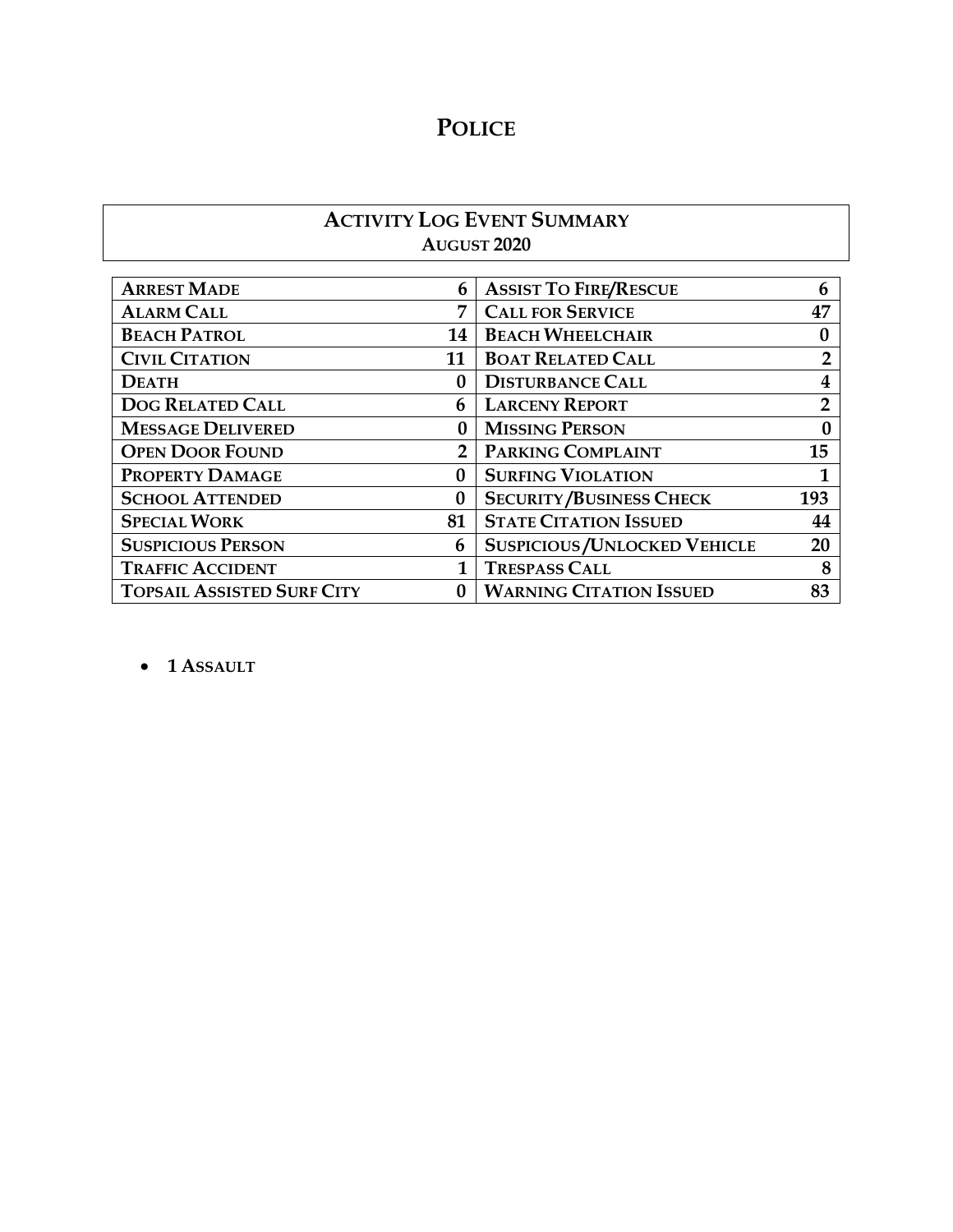### **WATER USAGE**

Below is a look at the average daily water usage for August 2020, and a comparison of the data to 2019. This August the distribution for the water system was a total of 10,036,230 gallons of water for an average of 323,749 gallons a day, a slight decrease of 15,034 gpd over the same period last year (338,783).

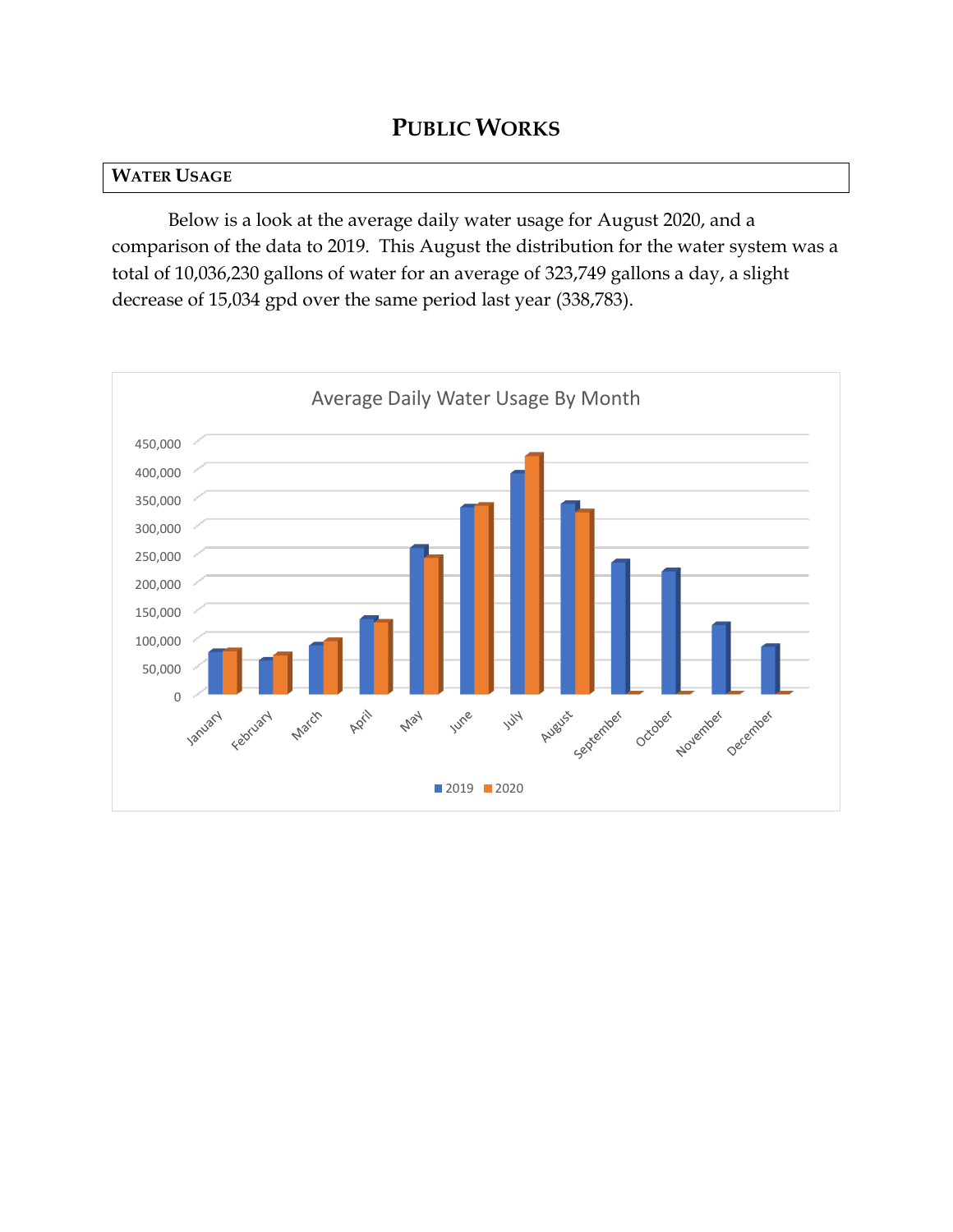# **COMMUNITY DEVELOPMENT**

#### **PLANNING AND ZONING**

The Planning Board met on August 26, 2020 with the following actions taken:

- 1. Continued discussion of establishing rules of procedure for the Planning Board and direction to the Town Planner to prepare amendments to the proposed draft for further study at the next regular meeting on September 23, 2020.
- **2.** Reviewed proposed draft ordinance to establish regulations for prohibiting walking on and vegetation destruction of the dunes. Recommended adoption with suggested revisions.
- **3.** Established September meeting to begin review of list of revisions to Chapter 16, Land Development Code to address NCGS 160D requirements.

### **PARKS AND RECREATION**

The Parks and Recreation Advisory Board met on August 26, 2020 with the following actions taken:

- 1. Continued discussion of the Walk/Bike Plan with review and discussion of public comments received.
- 2. Scheduled joint meeting with the Citizen Advisory Group to begin discussion of options for North Anderson Boulevard on September 23, 2020.

Summer Concert Series – August concert cancelled.

### **BUILDING PERMIT SUMMARY**

A total of 20 permits were issued at a valuation of \$117,775.00 with one demo and a separate septic review which indicates submittal(s) for new construction will follow shortly. HVAC repairs remain the largest percentage of the permits.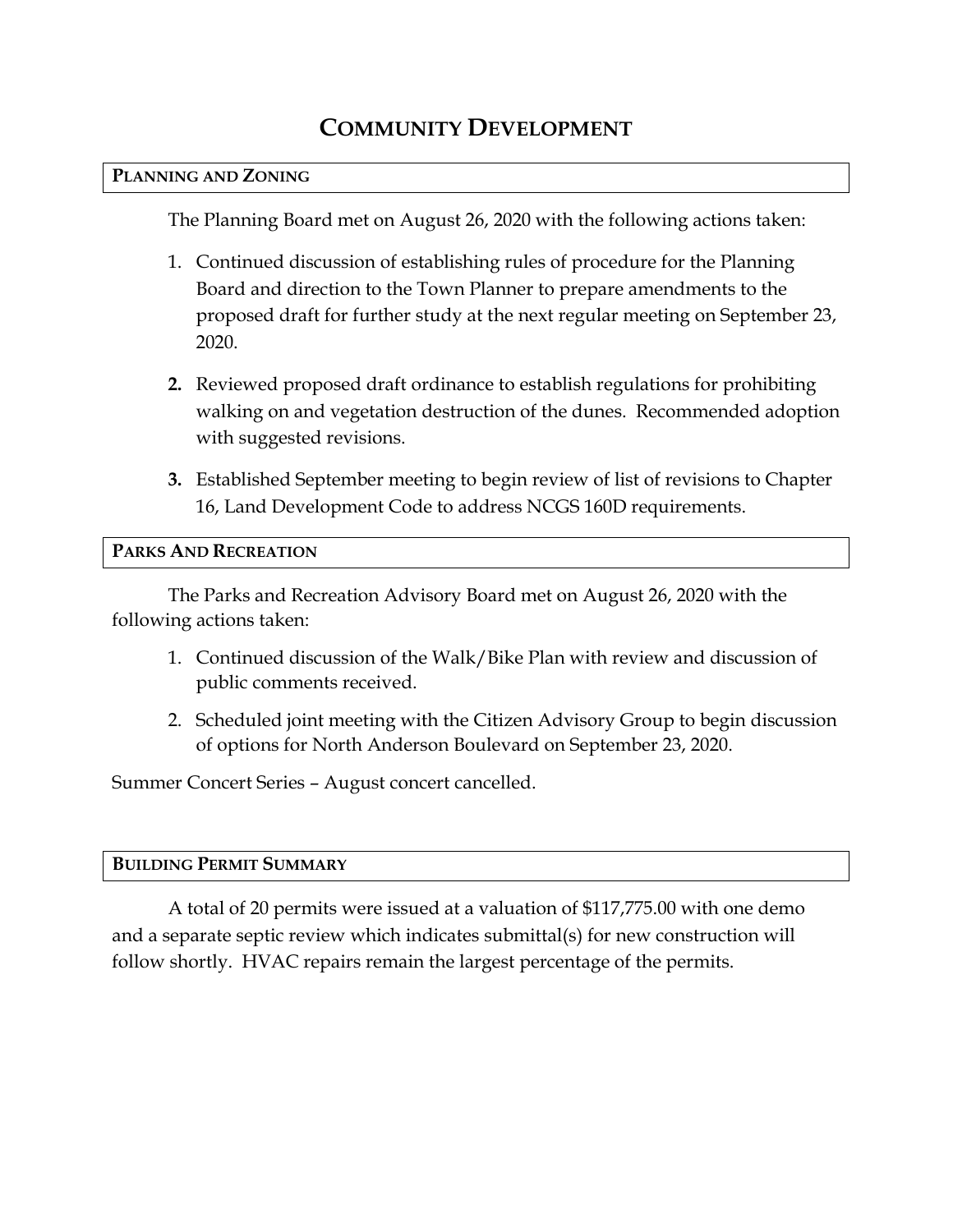| PERMIT DESCRIPTION        | <b>NUMBER</b>  | <b>VALUATION</b> | <b>PERMIT FEE</b> |
|---------------------------|----------------|------------------|-------------------|
| Docks/Decks/Seawalls/ACC  |                | \$17,000.00      | \$135.00          |
| Demolition                |                | \$5,000.00       | \$105.00          |
| <b>Electrical Repair</b>  | $\overline{2}$ | \$2,100.00       | \$110.00          |
| <b>Mechanical Repairs</b> | 13             | \$73,675.00      | \$715.00          |
| Misc. Building Repair     |                | \$15,000.00      | \$135.00          |
| Septic Install/Repair     |                | \$5,000.00       | \$30.00           |
| Zoning Permit for Septic  |                | \$0.00           | \$30.00           |
|                           | 20             | \$117,775.00     | \$1,260.00        |

## **AUGUST 2020 BUILDING PERMITS**

### **CAMPAIGN / ELECTION SIGNS**

Autumn is upon us, and that means cooler temperatures, football games, fall decorations, and ELECTIONS!!! We encourage everyone to participate in this very important process for choosing our leadership in this great Country! We do ask that when you show your support for the candidates of your choosing, please remember there are regulations for placing campaign signs on your property. This year, signs can be set up starting on September 15<sup>th</sup>. The following is the guidance set forth in the Town Code of Ordinances:

Political sign placement and duration shall be in accordance with G.S. 136-32 in the NCDOT right-of-way. During the period beginning on the 30th day before the beginning date of "one-stop" early voting under G.S. 163-227.2 and ending on the tenth day after the primary or election day, subject to the following provisions:

- a. *Right-of-way sign placement.* A person must obtain the permission of any property owner of a residence, business, or religious institution fronting the right-of-way where a sign would be erected. Signs must be placed in accordance with the following:
	- 1. No sign shall be permitted in the right-of-way of a fully controlled access highway.
	- 2. No sign shall be closer than three feet from the edge of the pavement of the road.
	- 3. No sign shall obscure motorist visibility at an intersection.